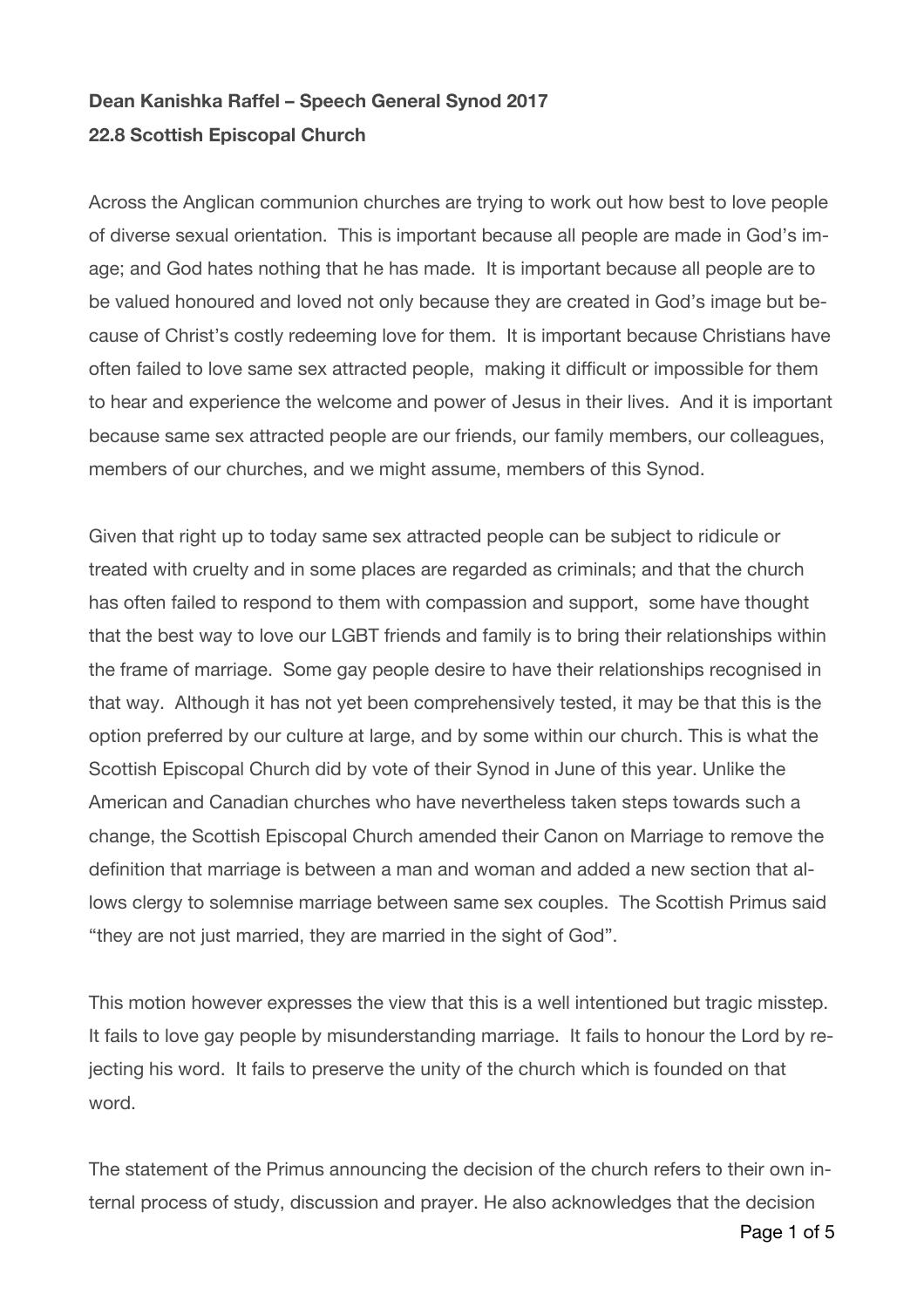was painful for the 32% of clergy and 20% of laity who did not support it, and that the new reality of the church is a journey of reconciliation between those who welcomed the change and those who experience the decision as a form of exclusion, to use his word. However, this motion is not about the processes of the SEC. The Primus' statement acknowledges that the SEC is part of the Anglican Communion and that the Communion will have to make its own decision about whether it can embrace this change.

Hence this motion. Section 6 of the Constitution of the Anglican Church of Australia describes this church as being in communion with the Church of England in England and churches in communion with that church, so long as communion is consistent with the Fundamental Declarations. Section 3 of the Fundamental Declarations say that this church will ever obey the commands of Christ, teach his doctrine, administer his sacraments of Holy Baptism and Holy Communion, follow and uphold His discipline and preserve the three orders of bishops, priests and deacons in the sacred ministry.

This morning the Synod affirmed that it is the doctrine of this Church that marriage is the union of a man and a woman. It did the same in 2004 and 2010. This was reaffirmed as the doctrine of the church by the Primate in his Presidential Address, and he reminded us on Tuesday that at their consecration Bishops in our Church subscribe to the doctrine of the Book of Common prayer which of course, includes the form of the solemnisation of matrimony. Lambeth Resolution 1.10 from 1998 and the Statement of the Primates of the Anglican Communion in January 2016 all affirm the teaching of the one, holy, catholic and apostolic church that marriage is the union of a man and woman. The consistency and catholicity of this view is no doubt attributable to the fact that this is the clear teaching of Jesus, for example in Matthew 19 when he quotes Genesis saying : "Haven't you read that at the beginning, the Creator 'made them male and female,' and, 'For this reason a man will leave his father and mother and be united to his wife, and the two will become one flesh'? So they are no longer two, but one flesh. Therefore what God has joined together, let no one separate." (Matthew 19, verses 4-6)

Marriage is a good gift of God. It is not given to the church, it is given to humankind. The church does not create marriage, and the church may not define marriage. The church receives marriage. As the Book of Common Prayer puts it, it was ordained first for the procreation of children to be brought up in the fear and instruction of the Lord; second for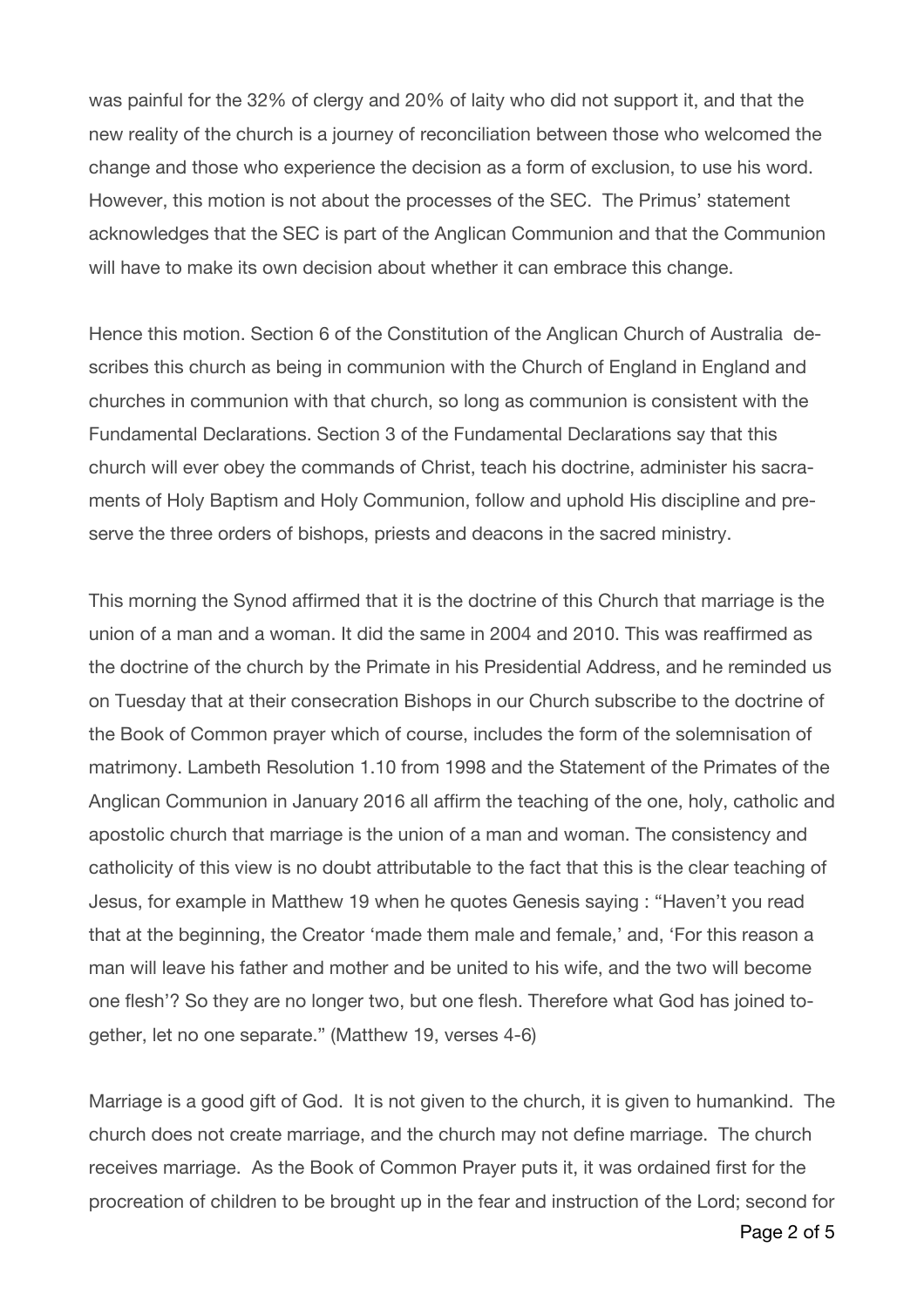the avoidance of sin; and third for the mutual society, help and comfort that the one ought to have of the other in prosperity and adversity.

But marriage has a theological and eschatological purpose as well as an ecclesial, social and procreative purpose. Marriage gives a picture of the glorious union of Christ with his church through the costly servant faithfulness of Christ the groom. Marriage anticipates the wedding feast of the Lamb, the consumation of all things, the new Creation.

Marriage is a good gift from God. But marriage is not ultimate. Marriage does not endure into the new creation; union with Christ endures. And so it is not marriage that the church is called to hold out to the world. Rather we hold out Christ. We hold him out by his gospel.

So when the church seeks to include within marriage same sex couples, it does so only by excluding them from Jesus teaching and purpose in marriage. The very people we seek to love and embrace, we separate from Christ. I can barely express how tragic this is.

Christ is known by his gospel word of truth. He rules his church by his word, and comes to us clothed in his gospel, as the reformers said. If we reject the *word* of Jesus, we separate ourselves *from* Jesus. We will fail to love our same sex attracted friends and neighbours and family if we to purport to include them within marriage, while at the same time separating them from Christ.

Marriage is to give the world a picture of the redemptive purpose of Christ; the fruitful life of the Christian who is not married gives the world a picture of the sufficiency of Christ. Marriage is good but it is not ultimate; we are not completed by our marriage partners but by Christ; we were not made for that 'special someone' but for Christ; the soulmate in whom we find our rest, our home, our hope is not a marriage partner - indeed it would be cruel to require such a thing of another broken sinner like ourselves - the soulmate for whom we are made is Christ. Joined to Christ we are incorporated into his body - a global, cross-generational, multicultural and eternal family in which we experience life in the Spirit, life to the full.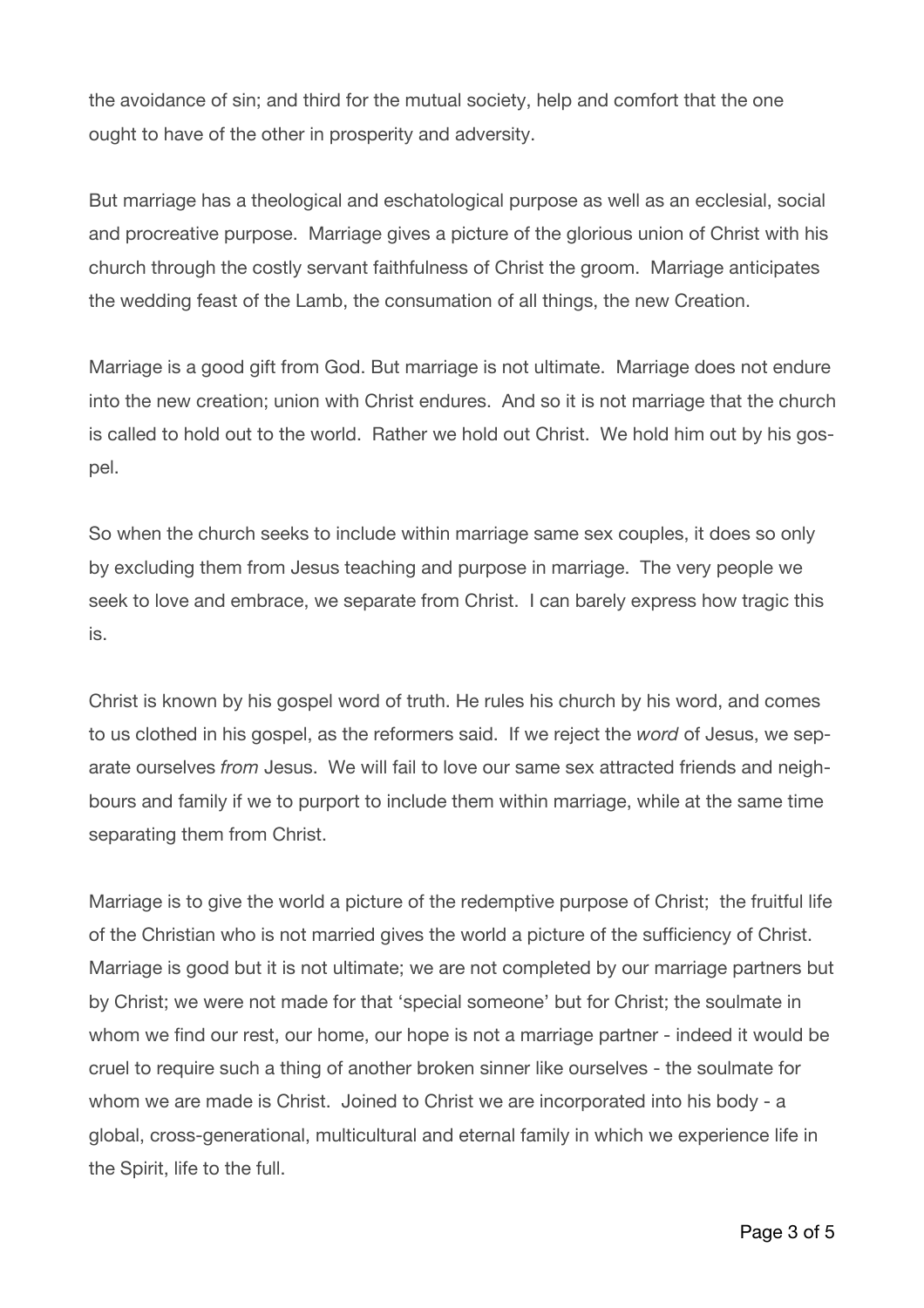So it is not marriage that we hold out to the world but Christ. There is no marital test for union with Christ - male and female, greek and jew, slave and free, married and single, straight or gay - we are justified by Christ through faith by grace.

To purport to offer marriage to couples of the same sex fails to honour the Lord by rejecting his word, and fails to love gay people by misunderstanding marriage, and separating them from the truth that Jesus taught.

You are asked to consider some amendments to this motion. They are not without merit and you may choose to accept them if you wish. But this motion brings to Synod's attention that the decision making of any church within our communion in this area, is a matter for the whole communion.

The Primus of Scotland in his announcement of their decision poses the question to the Anglican Communion whether a commitment to unity in diversity can embrace this change. The motion invites this Synod to express its opinion that the decision of the SEC is inconsistent with the teaching of Christ and therefore inconsistent with the Fundamental Declarations in s1-3 of our Constitution. The motion invites this Synod to express its opinion that section 6 of our Constitution requires us to acknowledge that a painful break in our communion with the SEC has emerged.

The unity of Christians and the fellowship of churches is created by the gospel. Unity however, does not mean uniformity. Unity in diversity has validity in the church; but it also has limits. Indeed, Scripture speaks of godly unity and ungodly unity; and of ungodly division and godly division.

The self-exalting of the Tower of Babel is an example of ungodly unity. The factionalism and personality cult of the Corinthian church is an example of ungodly division. In Ephesians Paul uses the image of the body to describe the church - each part doing its work, growing in love and knowledge, rooted in the faith and attaining to maturity - an example of godly unity.